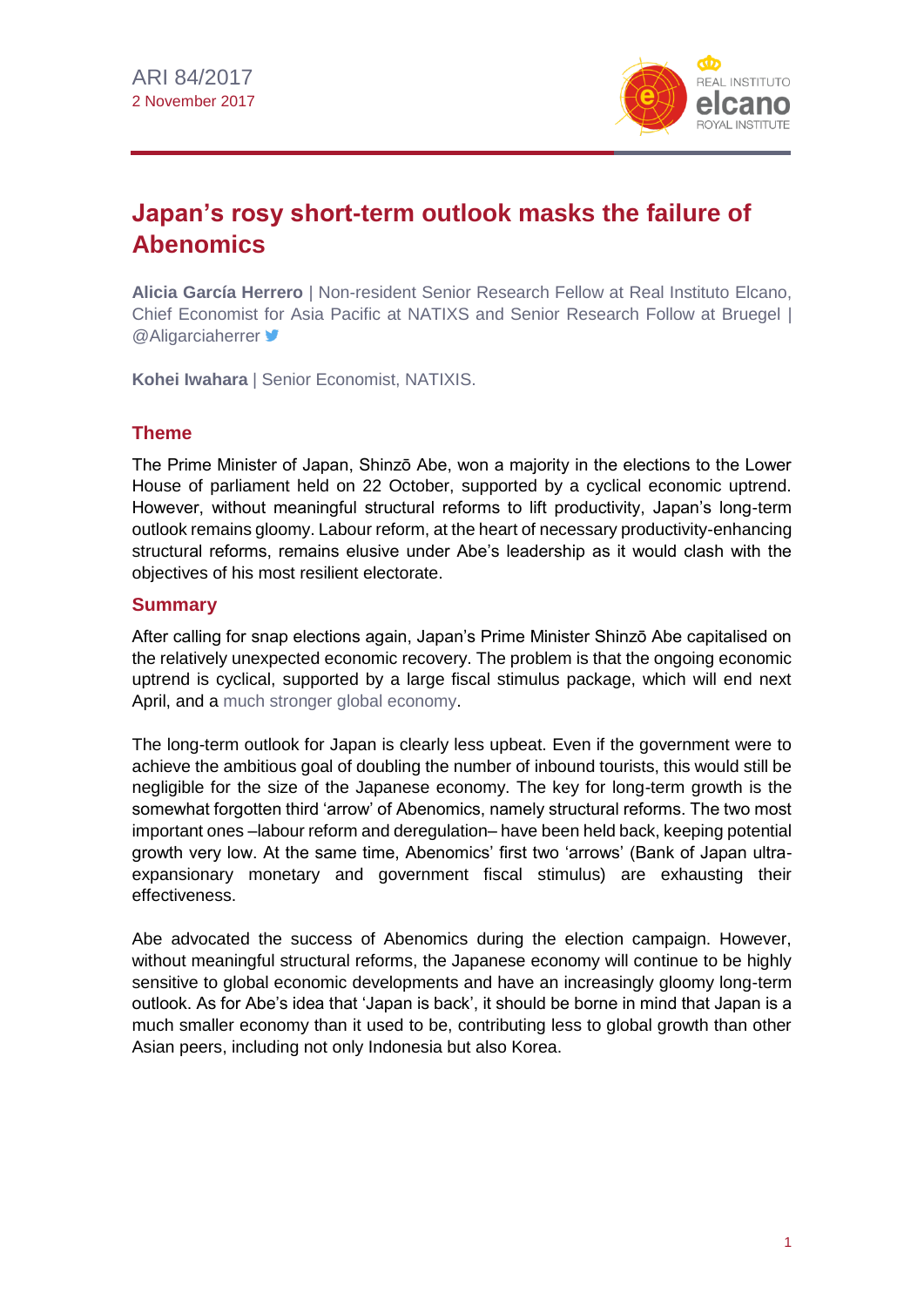# **Analysis**

# Accelerating Abenomics further?

Prime Minister Shinzō Abe unexpectedly decided to dissolve the Lower House of the Japanese parliament and call an election for 22 October. After he had been accused of helping Kake Gakuen –an educational institution headed by a long-time friend of his– win approval for a veterinary school in a special economic zone, the cabinet's approval rate took on a downward trend (see Chart 1).



**Chart 1. Japan: cabinet approval rate (%)**

Sources: NHK, NATIXIS.

Given this scenario, not only was his intention to dissolve parliament a surprise, but the election's purpose also. Abe sought the backing to increase expenditure on education by JPY1 trillion (around 1% of the fiscal budget) instead of making progress on fiscal consolidation after the consumption tax hike in October 2019, which is likely to meet limited opposition. Therefore, his real intention could arguably have been to paper over the scandal and win a majority before his term in the Lower House ended in December 2018. In fact, although the approval rate of Abe's Liberal Democratic Party (LDP) was as low as 31.2% in October, it was still well above the newly established Party of Hope (Hope) of Tokyo governor Koikei, at 4.8% (see Chart 2). Abe's nationalism was also expected to help him, given the heightened [geopolitical risk in the Korean peninsula.](http://www.realinstitutoelcano.org/wps/portal/rielcano_en/contenido?WCM_GLOBAL_CONTEXT=/elcano/elcano_in/zonas_in/ari52-2017-arteaga-esteban-how-can-military-conflict-korea-peninsula-avoided)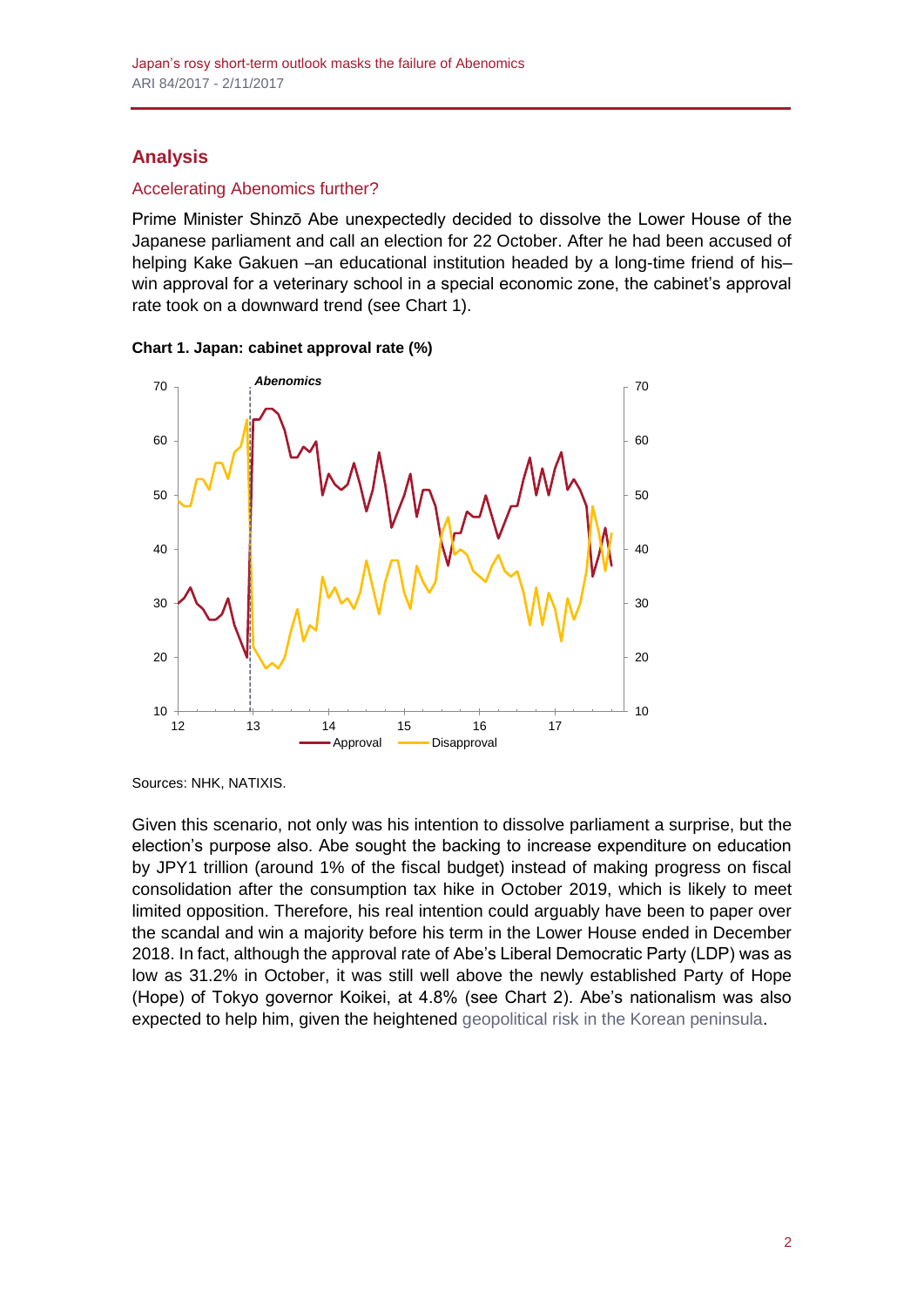**Chart 2. Japan: approval rate by party (%)**



Sources: NHK, NATIXIS.

More importantly, the recent positive surprise in economic development clearly provided a strong backing to Abe's LDP. In fact, GDP accelerated by +0.6% QoQ (+2.5% annualised) in the second quarter of 2017, the sixth consecutive quarterly increase (see Chart 3).





Sources: Datastream, NATIXIS.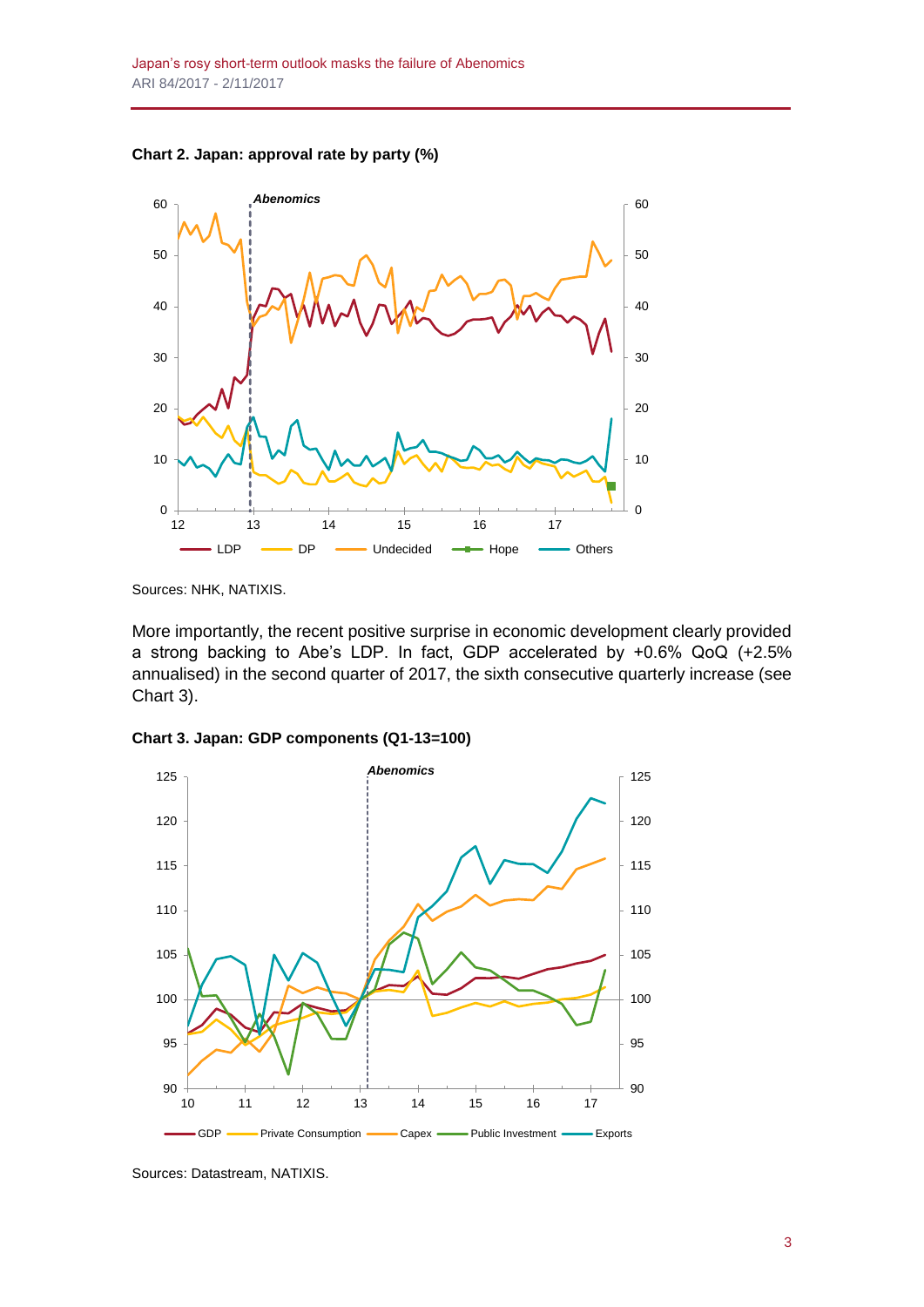Given this positive background, [Abenomics h](http://lexicon.ft.com/Term?term=Abenomics)ave arguably had some success, as their primary objective was to restore the ailing Japanese economy. During the election campaign, Abe emphasised these achievements and asked for additional support to accelerate his programme further. Therefore, with political developments having reached a turning point, it is worthwhile reassessing the achievement of Abenomics and their possible evolution.

# Positive drivers of Abenomics

Japan is enjoying an economic uptrend and this positive momentum is expected to continue to the end of 2017. The main engine of growth is the JPY28.1 trillion (5.3% of GDP) fiscal package announced last year. This stimulus package has finally begun to kick in, with public investments accelerating by +6.0% QoQ in the second quarter of 2017. The second driver is the pick-up in the global economic cycle, which has lifted the exports of goods. As the capacity utilisation rate rises towards its long-term average with current profits surging by +22.6% YoY in the second quarter, business investments are anticipated to gradually increase, making a positive contribution to economic growth.

For the medium-term, tourism is clearly a bright spot for Abenomics. As the yen depreciated on the back of the Bank of Japan's Quantitative and Qualitative Easing (QQE) launched in April 2013 (see Chart 4), exports of services, which are largely tourism, responded favourably (see Chart 5). As a result, the number of overseas visitors –especially from China– increased by 187% from 2012 to 2016 and the number continues to break records, stimulating the domestic tourism industry (see Chart 6). This positive development is expected to continue in the medium-term on the back of a growing middle class in China. As income grows, Chinese households are expected to move up the Maslow hierarchy of needs, switching consumption from essential goods such as food to discretionary items such as tourism.





Sources: Datastream, NATIXIS.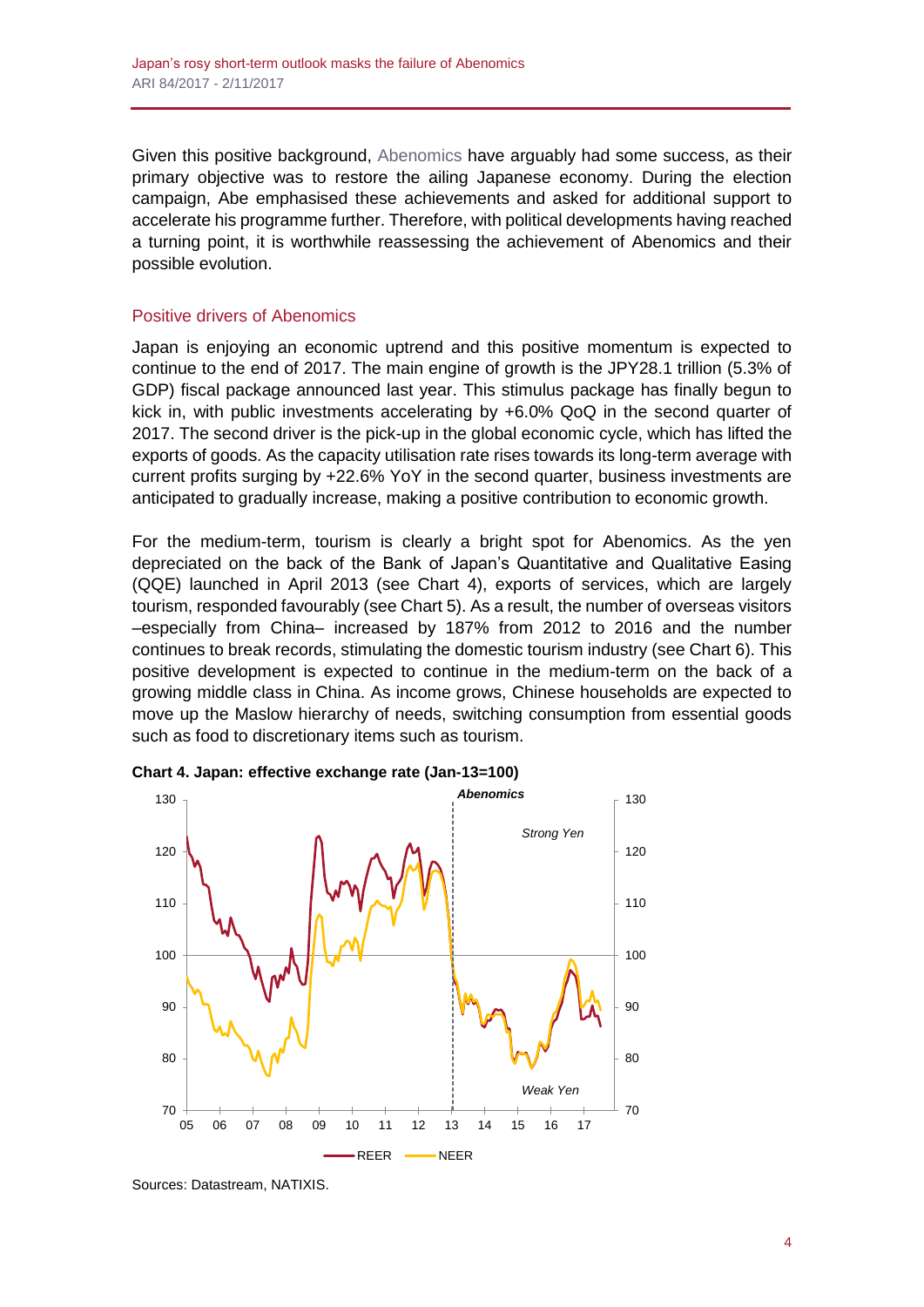

**Chart 5. Japan: exports (Q1-13=100)**

Sources: Datastream, NATIXIS.





Sources: Datastream, NATIXIS.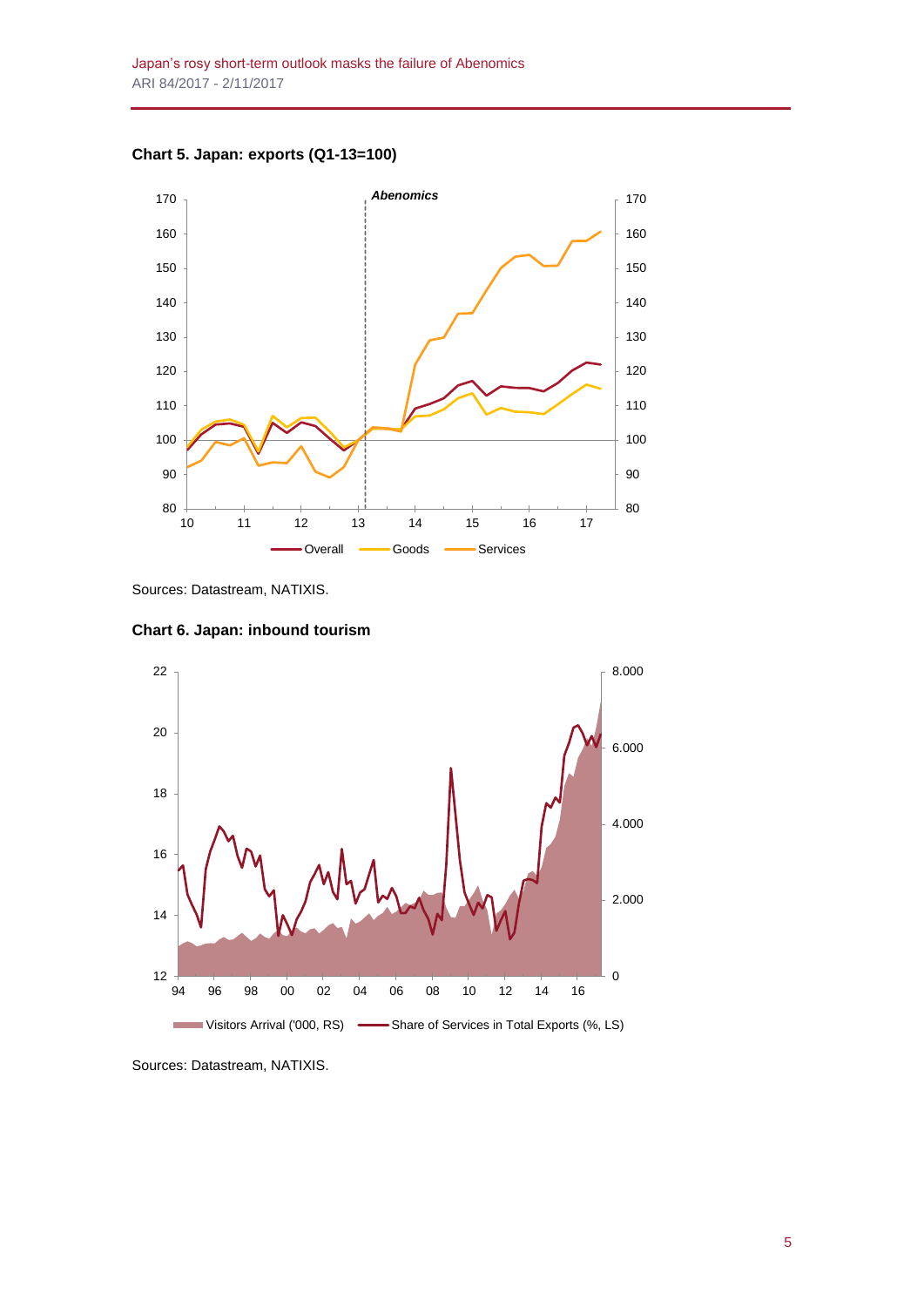Nevertheless, tourism will still be negligible for the size of the Japanese economy. Although the goal to attract 20 million annual visitors was easily met in 2015, the share of export of tourism was limited to 0.6% of GDP (see Chart 7). On the back of the growing number of tourists from China, the government became more ambitious, doubling the target to 40 million in 2020. However, given the size of the economy, the share is likely to be limited to around 1.2%, which is clearly smaller than for Thailand and Turkey, well know destinations for tourists, but similar to the figure for Germany. Therefore, because tourism is unlikely to be sufficiently large to be a major driver of the economy, Japan would need to search for alternative sources of growth.





Sources: UNWTO, NATIXIS.

#### The broken third 'arrow' of Abenomics?

The flip side of the recent positive developments is a stagnant private domestic demand, which is a bottleneck for sustainable economic recovery. The problem is that meaningful structural reforms from the third 'arrow' of Abenomics, which is essential to lift the potential growth rate, has not been implemented. As total factor productivity (TFP) slowed down, the improvement in the potential growth rate has been limited (see Chart 8), restricting wage growth and private consumption. Furthermore, immigration has clearly not been large enough to increase the country's total population, which is ageing. As a consequence, the economy remains highly sensitive to global economic developments. As Abe delays progress on structural reform, the Bank of Japan and the government are arguably depleting policy ammunition, which could be used to counterbalance the negative side-effects of implementing those reforms. Because meaningful reforms could have adverse effects in the short term through higher unemployment, Japan is losing a golden opportunity to push through labour market reforms and deregulation, which raise the potential growth rate in the long run.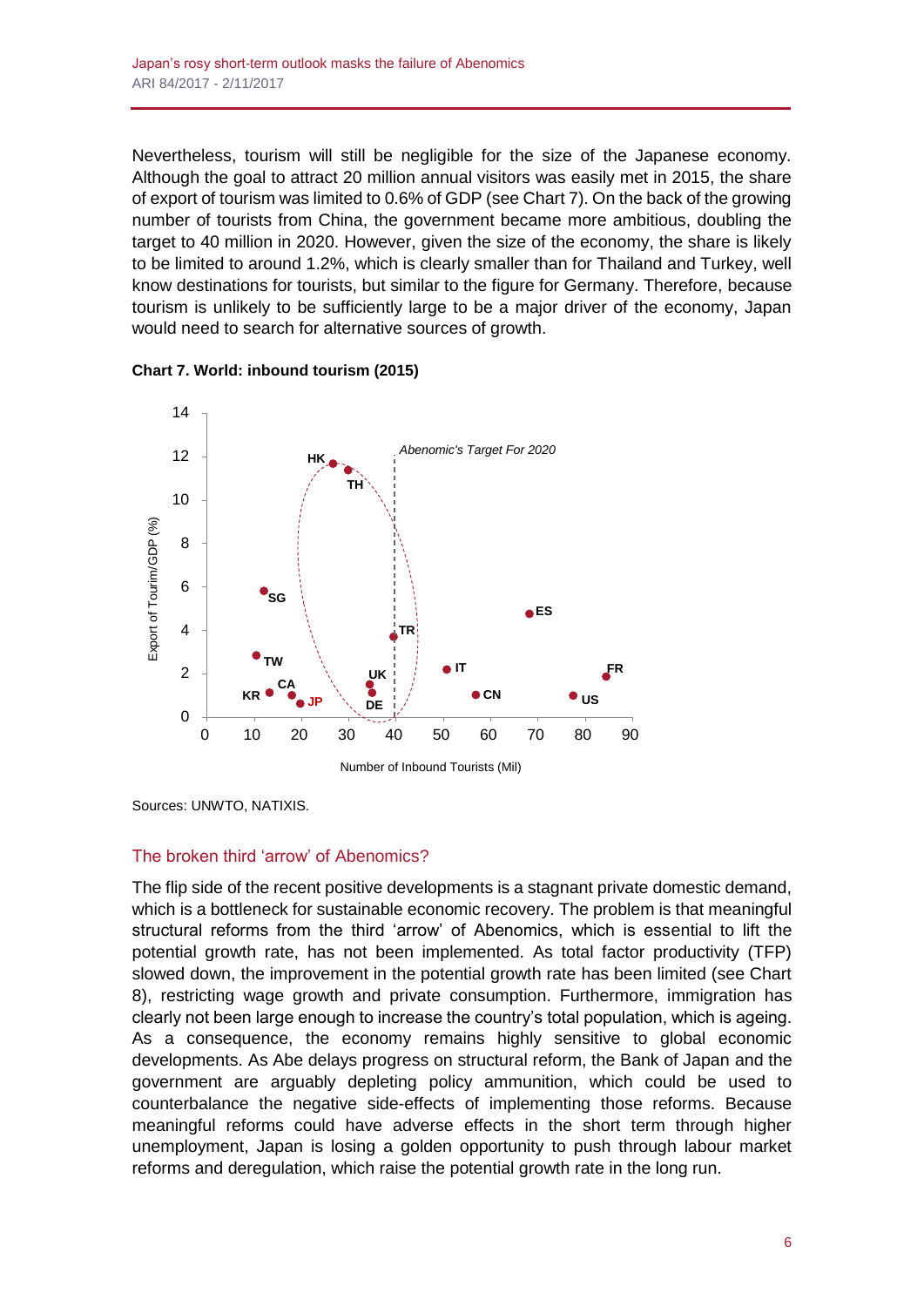

**Chart 8. Japan: potential growth rate (FY, Contribution, YoY, %)**

In the labour market, little progress has been made to reform the life-time employment system, which has arguably been a bottleneck of the Japanese economy. In fact, employees under permanent employment contracts are highly protected by law and their wages are based on seniority and length of service. While the system established employment stability, it has limited efficient resource allocation through labour mobility, which is essential for an economy undergoing structural change such as Japan's. For instance, even when Japanese manufacturers shift their production sites overseas, their permanent staffs do not have much incentive to seek employment opportunities outside their organisations. The other side of the coin is that the job market for those in midcareer has still not been well established. Furthermore, because on-the-job training is a common practice, opportunities for professional training to rebuild careers, such as business schools, are underdeveloped in Japan. While low-productive positions are growing faster than high ones (see Chart 9), the underdevelopment of the job market and educational system for those in mid-career poses challenges to reverse this negative relationship, limiting improvements in potential growth.

Sources: BoJ, NATIXIS.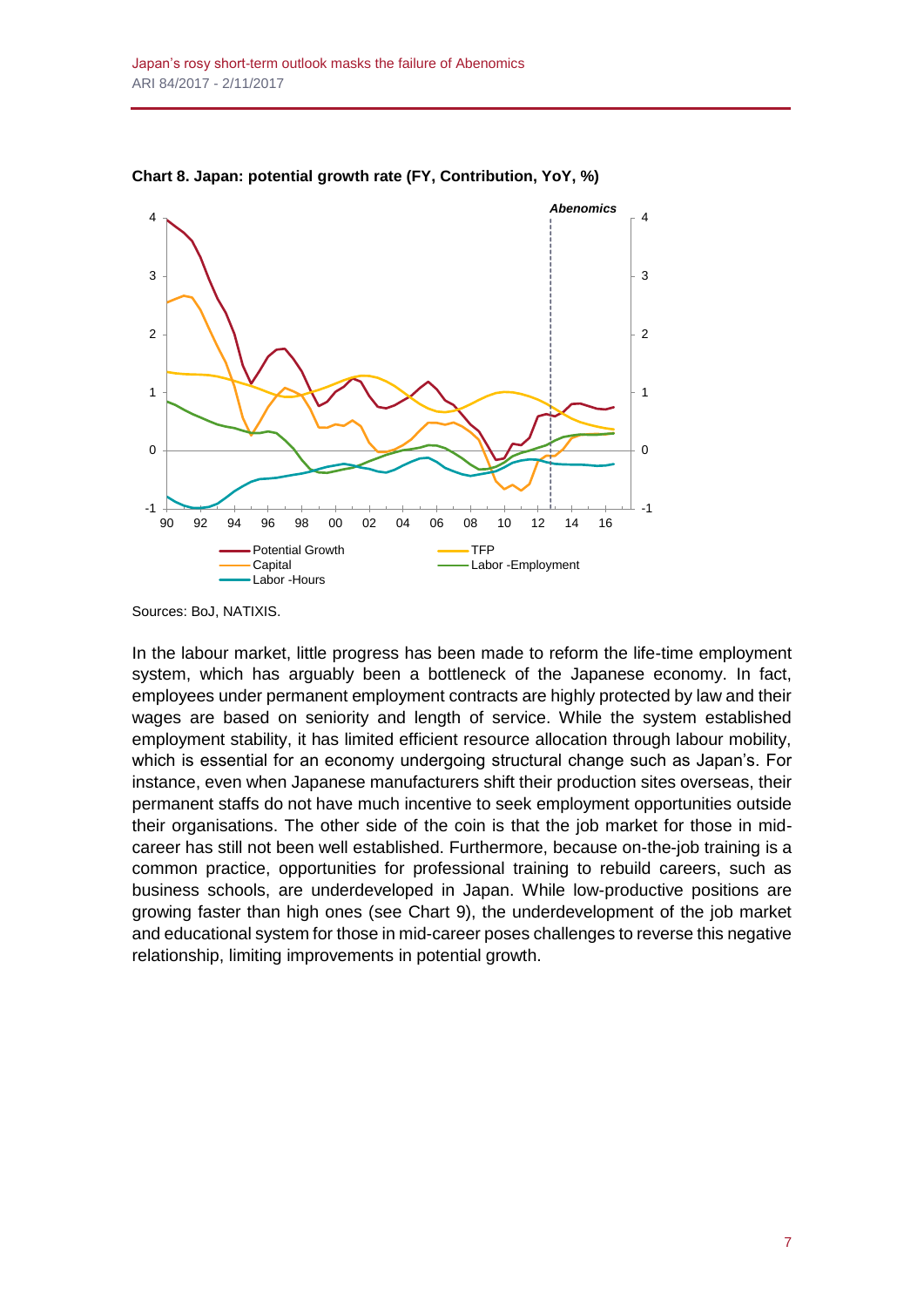

**Chart 9. Japan: labour productivity & employment (2010-14, CAGR, %)**

Sources: MHLW, Japan Productivity Center, NATIXIS.

The permanent employment system has also increased the burden on workers outside the system. As the economy stagnated over the past few decades, companies increased employment through a larger number of contract workers with limited legal protection and opportunities for on-the-job training, which in turn restricted the improvement in the potential growth rate (see Chart 10). Their wages were more than 30% below those of permanent workers, creating disincentives to switch careers and reducing labour mobility. These developments have contributed to subdued wage growth despite the unemployment rate falling to 2.8% in July, the lowest level since the early 1990s. Although the government is promoting the principle of equal pay for equal work, companies would need to restructure the life-time employment system, which would require changes in employment laws to limit the protection that permanent contract workers enjoy. Because the main motivation to increase contract workers was to improve profitability, these labour market reform measures could reduce overall wages in the short run.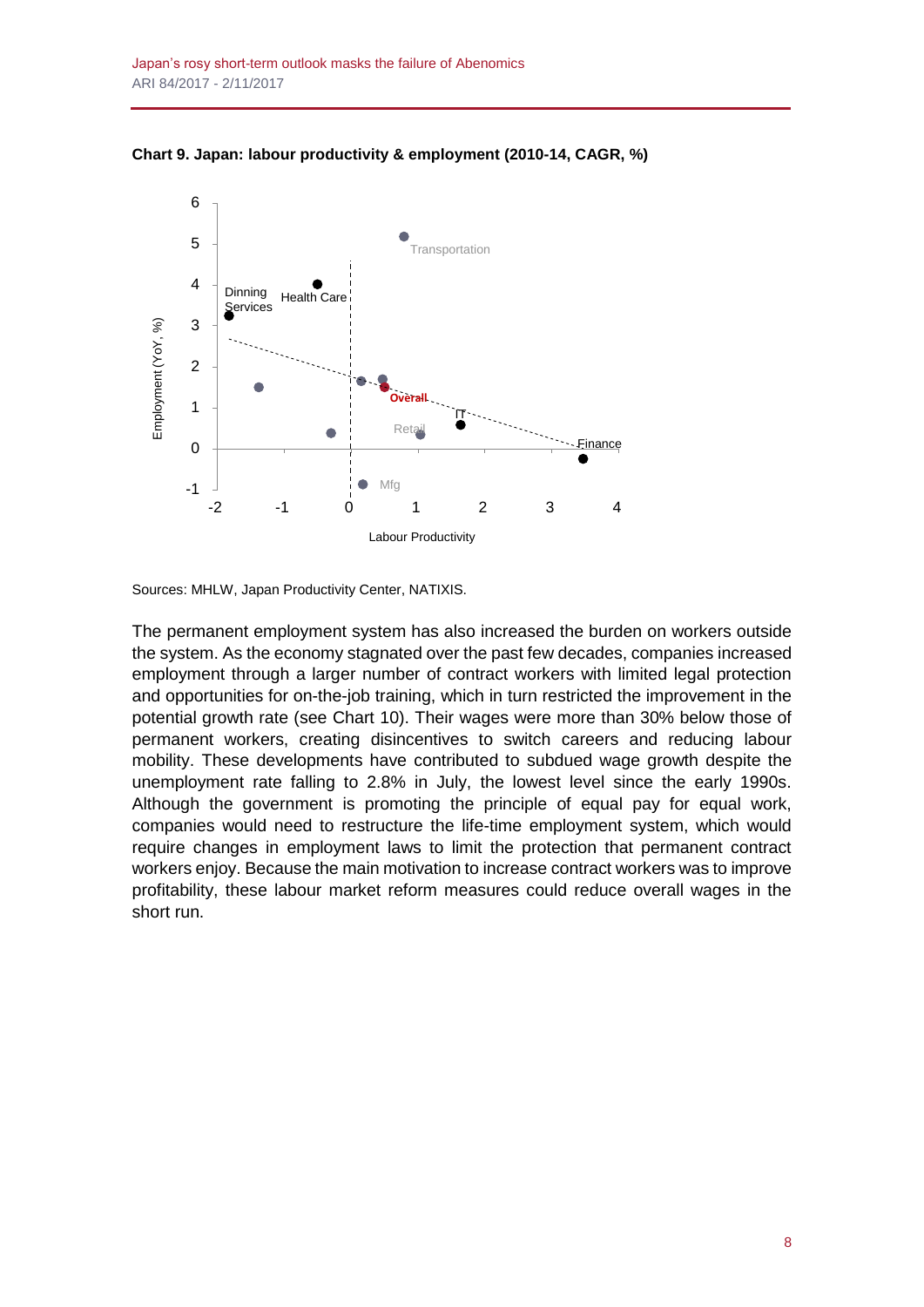

**Chart 10. Japan: ratios by employment contract (%)**

Sources: MHLW, Japan Productivity Center, NATIXIS.

As regards the shrinking labour force, the country's immigration policy has had very limited success in reversing the problem of an aging population. While Japan has made some progress in increasing its immigration largely from neighbouring Asian countries, this has been insufficient to increase the overall population (see Chart 11). Furthermore, a large portion of foreigners work in low-productive sectors such as dining and retail, filling in for the absence of young Japanese (see Chart 12). On the other hand, the share with professional employment visas is limited to 18.5%, with less than 10% of foreigners working in high-productive sectors such as finance and IT. Because Japan is losing opportunities to attract highly skilled professionals to lift economic productivity, the government would need to further relax the requirements to obtain employment visas. Nevertheless, Japan would still face an intensifying global war for talent, especially with Hong Kong and Singapore, which have favourable income-tax rates and social systems similar to those in the West.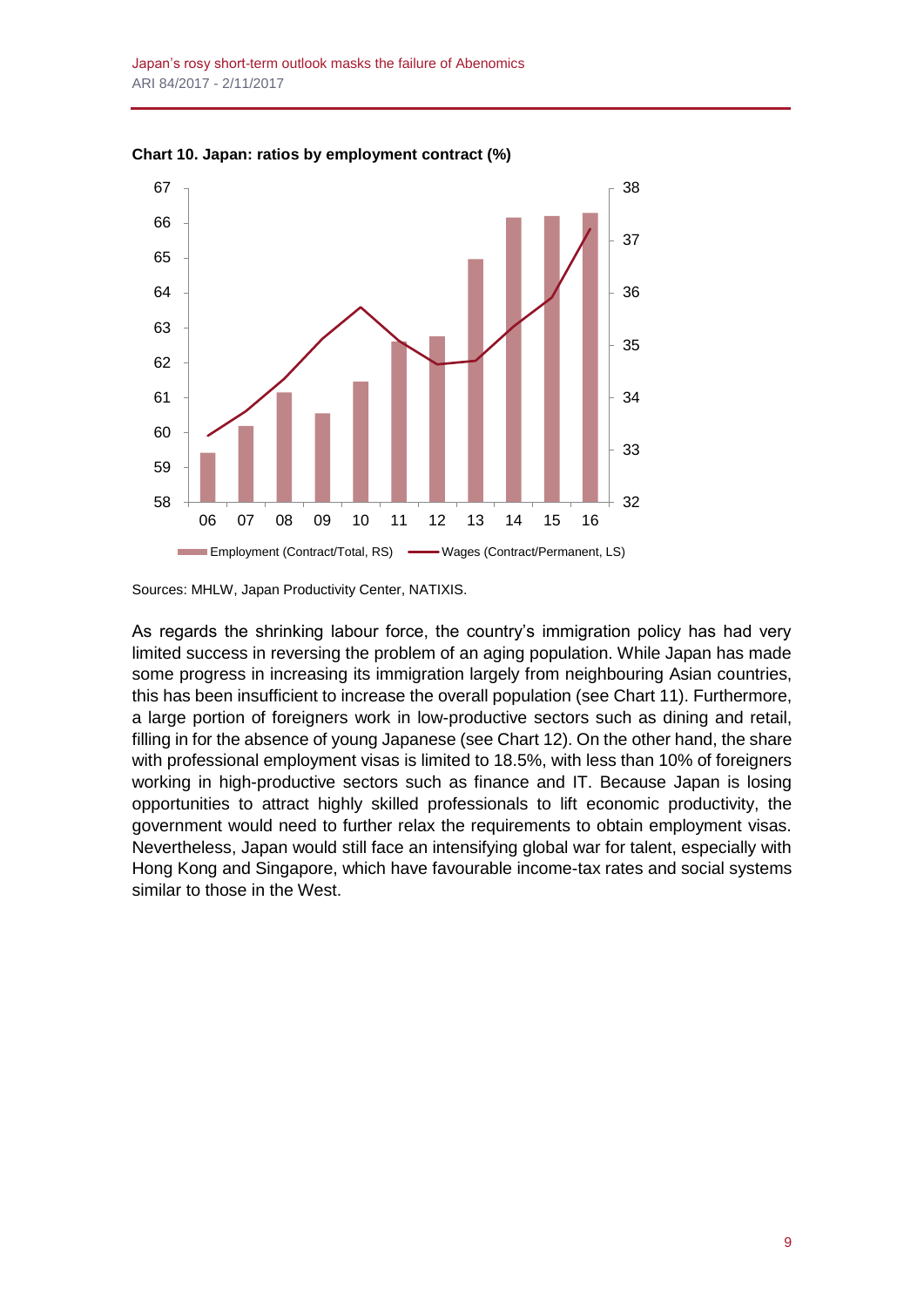**Chart 11. Japan: population growth ('000)**



Sources: MIAC, NATIXIS.

**Chart 12. Japan: productivity & foreign employment (%)**



Distribution of Foreign Employment (2016)

Sources: Japan Productivity Center, MHLW, NATIXIS.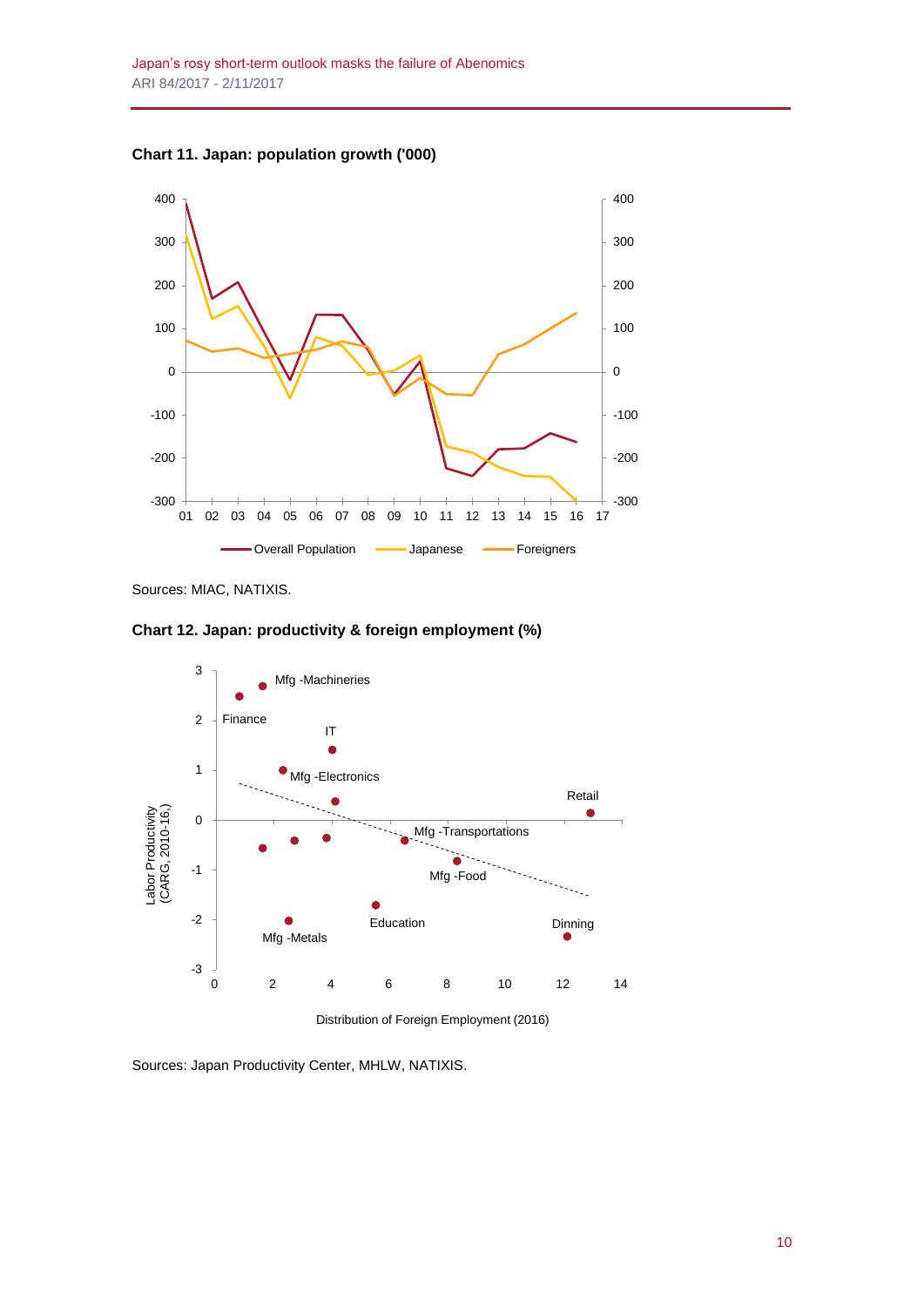The second shortcoming of Abenomics is insufficient deregulation. The Japanese economy is generally known to be highly regulated, with only limited market competition, and reality has not changed much following the launch of Abenomics. The ranking of ease of doing business is well below the position of the US and similar to the levels of France and Spain (see Chart 13). High market regulation, especially in professional services, the telecommunications and energy sectors, has played a significant role, raising the barriers to entering the market (see Chart 14). As a result, regulations have not only discouraged investments but also limited market competition, thereby lowering TFP (see Chart 8). Because the working-age population is shrinking on the back of an ageing population, it is essential to implement deregulation measures to raise the potential growth rate.





Sources: World Bank, NATIXIS.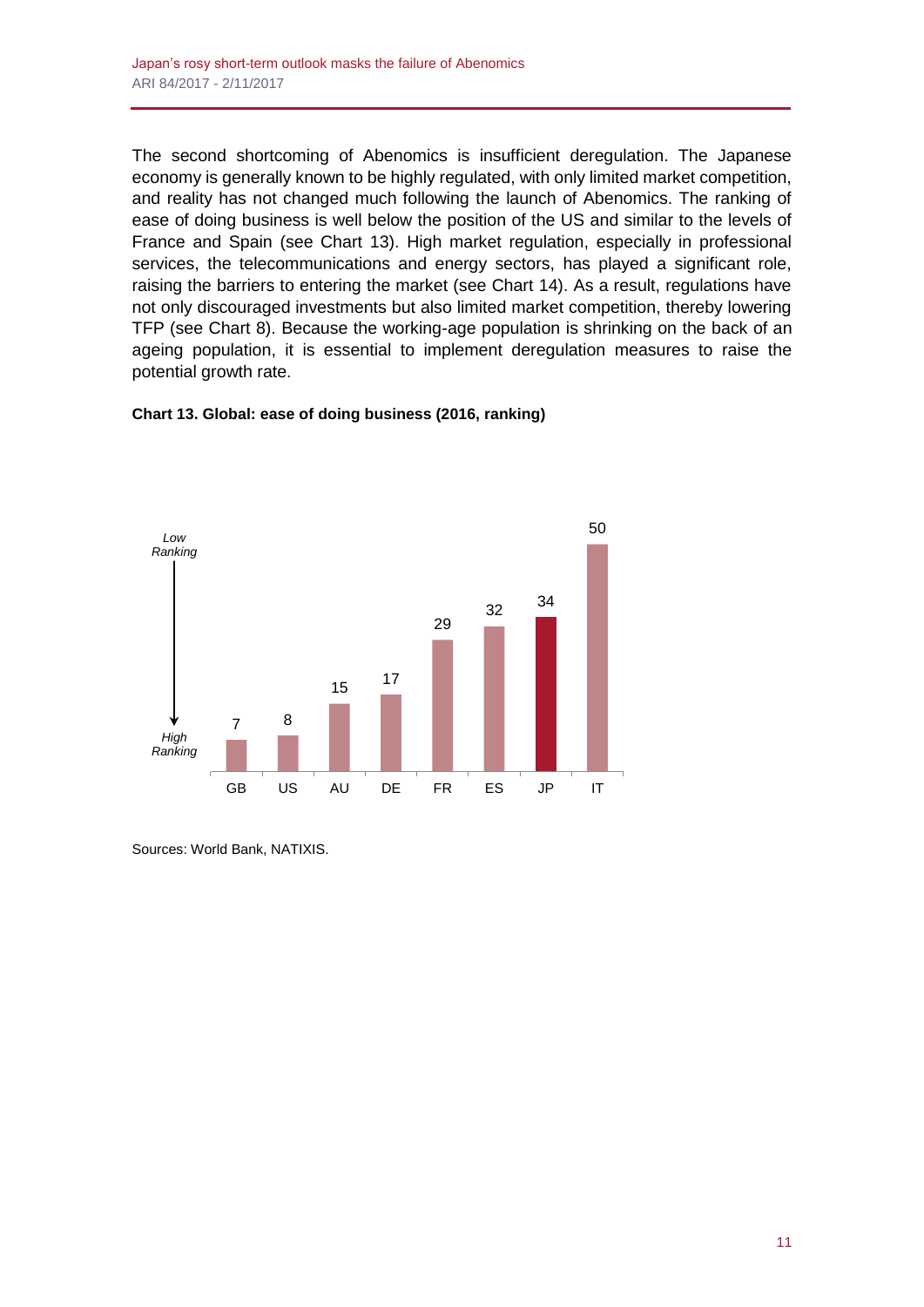



Sources: OECD, NATIXIS.

# The first two 'arrows' of Abenomics lose strength

Although the implementation of the third 'arrow' of Abenomics is essential to improve the economy's long-term prospects, it will have adverse effect on the economy through job losses, especially in the short term. Hence, the Bank of Japan and the government should ideally have plenty of ammunition to counterbalance these negative effects. However, in reality, the first two 'arrows' of Abenomics are losing strength, which arguably makes it even more difficult to implement important structural reforms.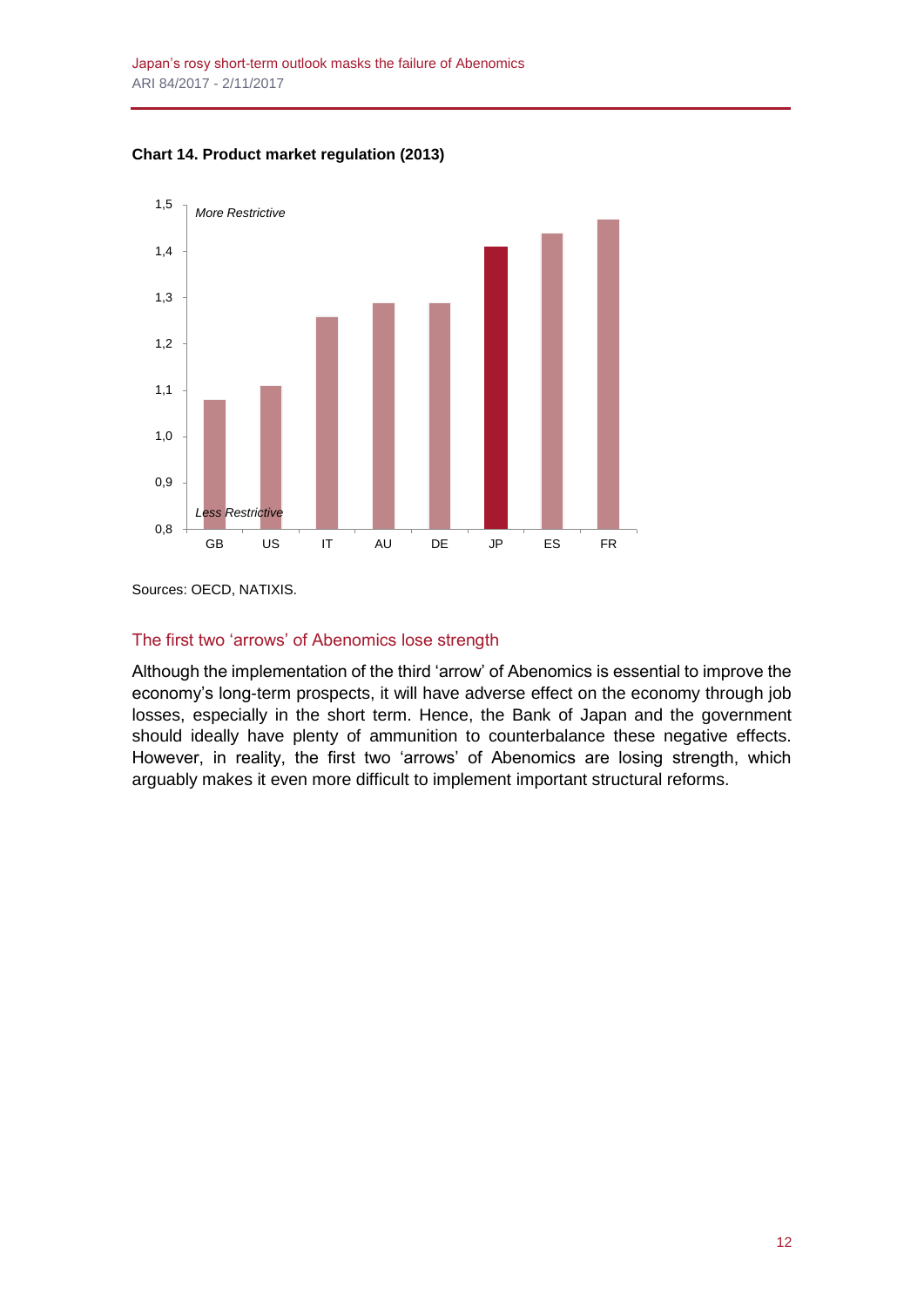After launching the QQE in April 2013 to achieve the 2% inflation target in two years, the Bank of Japan is still far behind, with core CPI at +0.5% YoY in July (see Chart 15). As the Bank of Japan trebled its balance sheet through a massive Japanese Government Bond (JGB) purchase (see Chart 16), it become the largest holder with a share of outstanding JGBs of 39.5% in the first quarter of 2017. As a consequence, market liquidity has dried up (see Chart 17), providing limited scope for additional JGB purchases to meet the inflation target. With these developments, in September 2016 the Bank of Japan switched its operational target from the quantity of money through asset purchases to 10-year JGB yields at 0% under Yield Curve Control (YCC). However, because long-term bond yields are highly influenced by global market developments (see Chart 18), the Bank of Japan will have less control over its monetary policy as the Fed normalises. If the Bank of Japan lets the JGB yield deviate from the 0% target once again without a clear explanation, its credibility could be further penalised.



**Chart 15. Japan: inflation (YoY, %)**

Sources: Datastream, NATIXIS.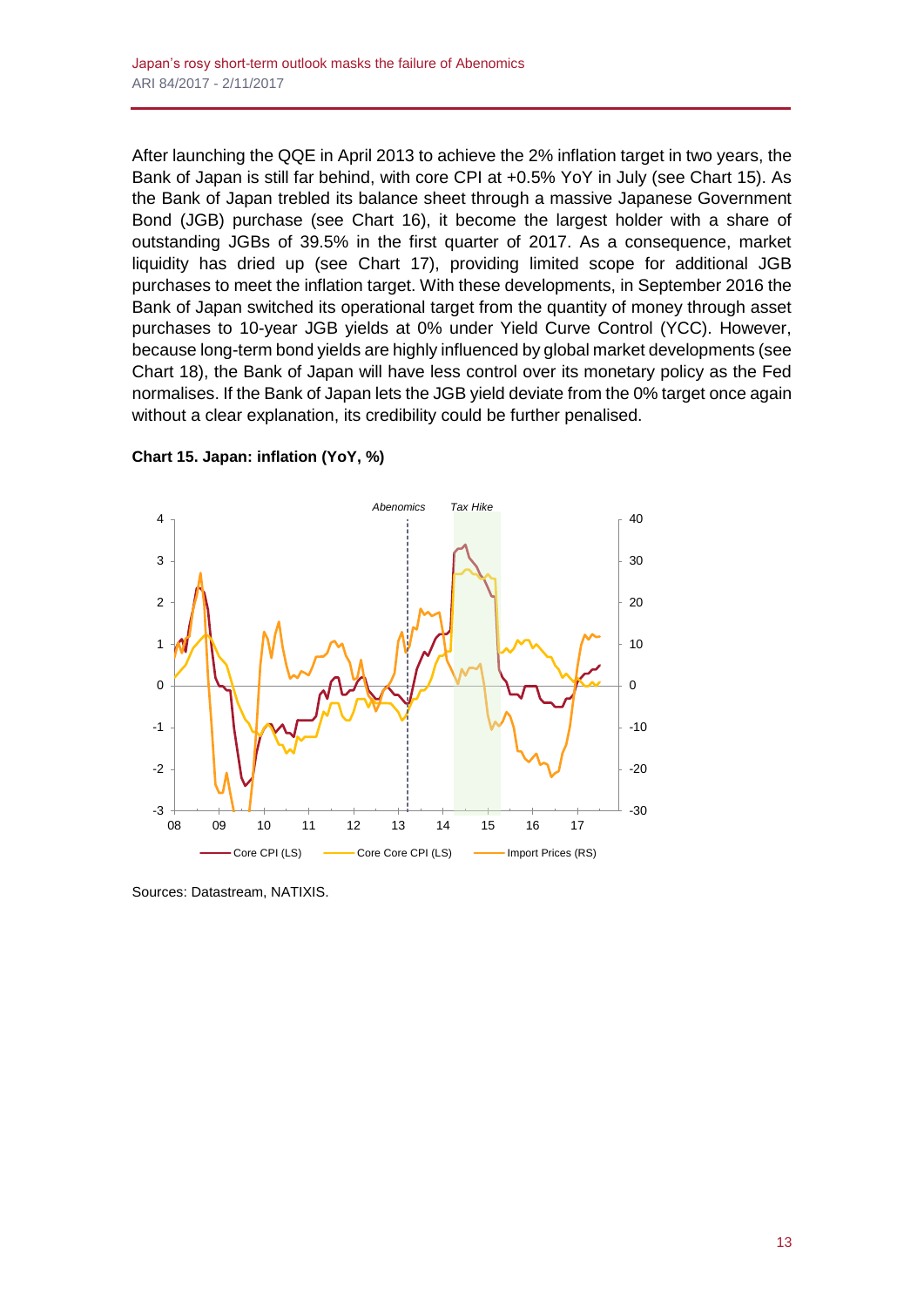**Chart 16. Japan: BoJ balance sheet (JPY, tr)**



Sources: Datastream, NATIXIS.

**Chart 17. Japan: JGB Market Functioning DI**



Sources: BoJ, NATIXIS.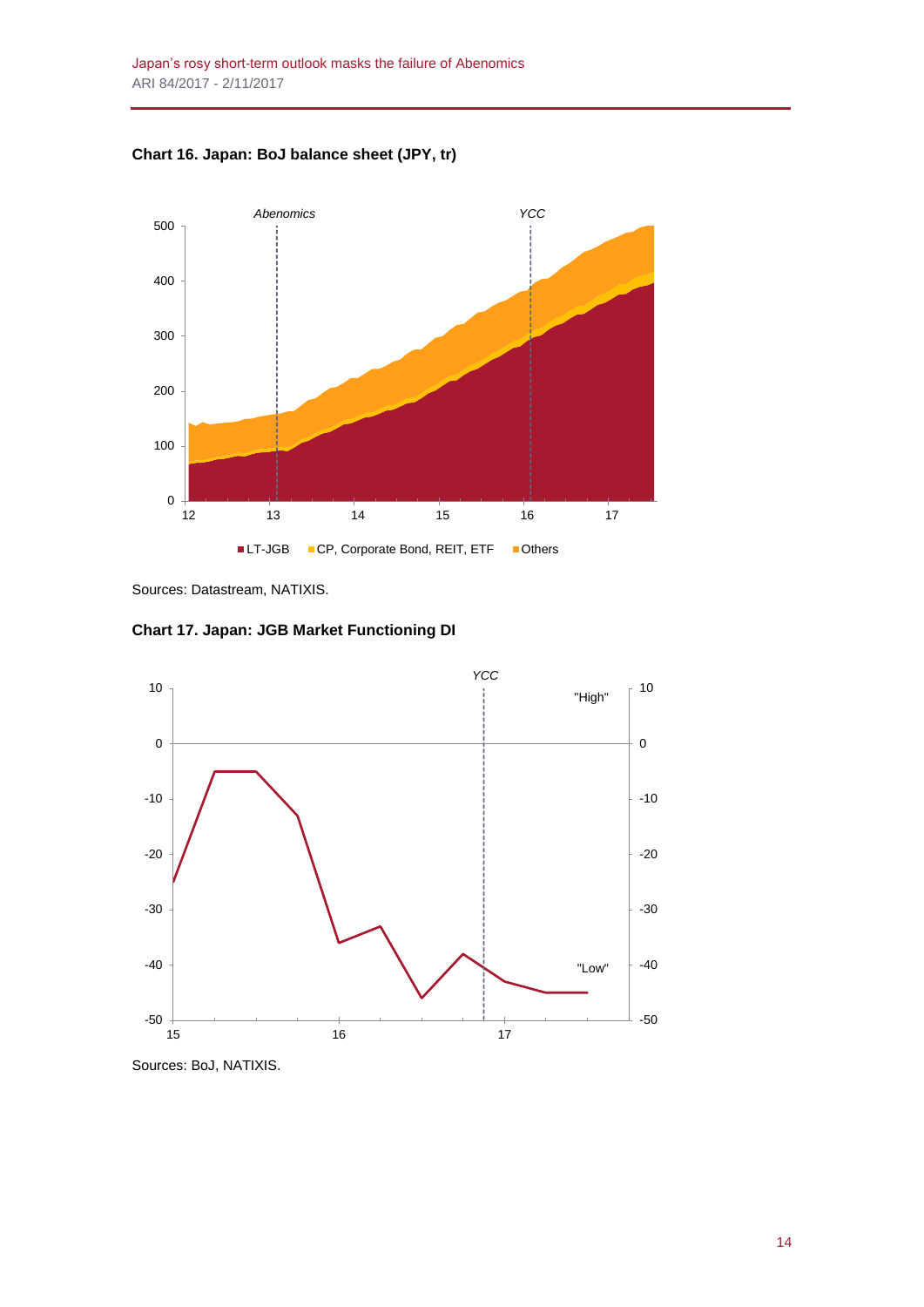

**Chart 18. Government Bond Yield (10 Year, %)**

Sources: Datastream, NATIXIS.

Fiscal manoeuvrability has also become increasingly limited. While Japan already has the largest debt level among developed economies, its fiscal situation is hardly improving. Although the positive difference between economic growth and bond yield is a constructive development, the large deficit on the primary balance, at -4.3% of GDP in 2016, makes debt stability challenging (see Chart 19). In fact, the fiscal situation will deteriorate further, as social security expenditure, which already made up 33% of the total budget (see Chart 20), will continue to increase by around JPY1 trillion (1% of total expenditure) per year on the back of an aging population. With fiscal budget constraint tightening every year, the government will face serious challenges to organise a large stimulus package to support the economy.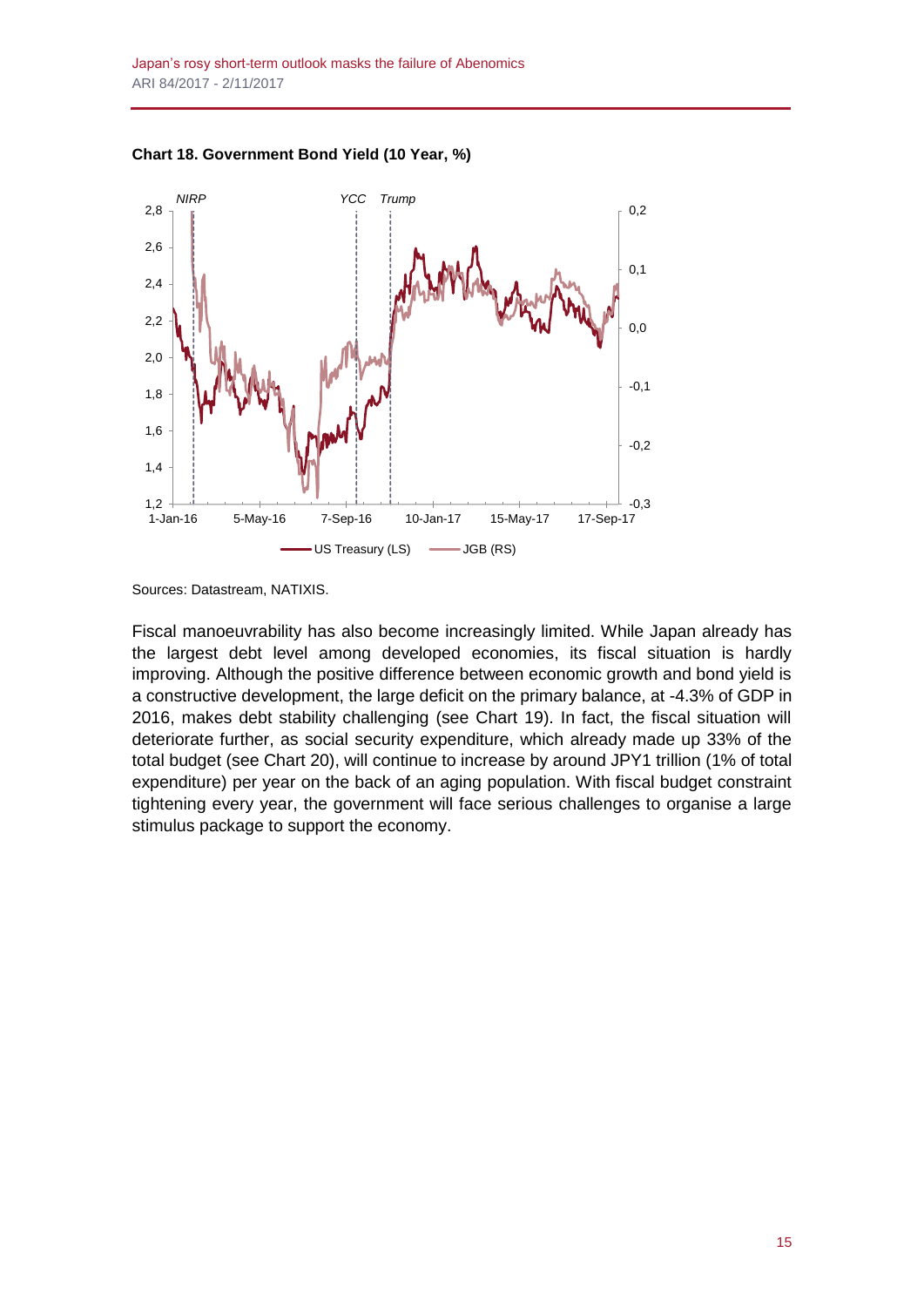



Sources: Datastream, NATIXIS.





Sources: MoF, NATIXIS.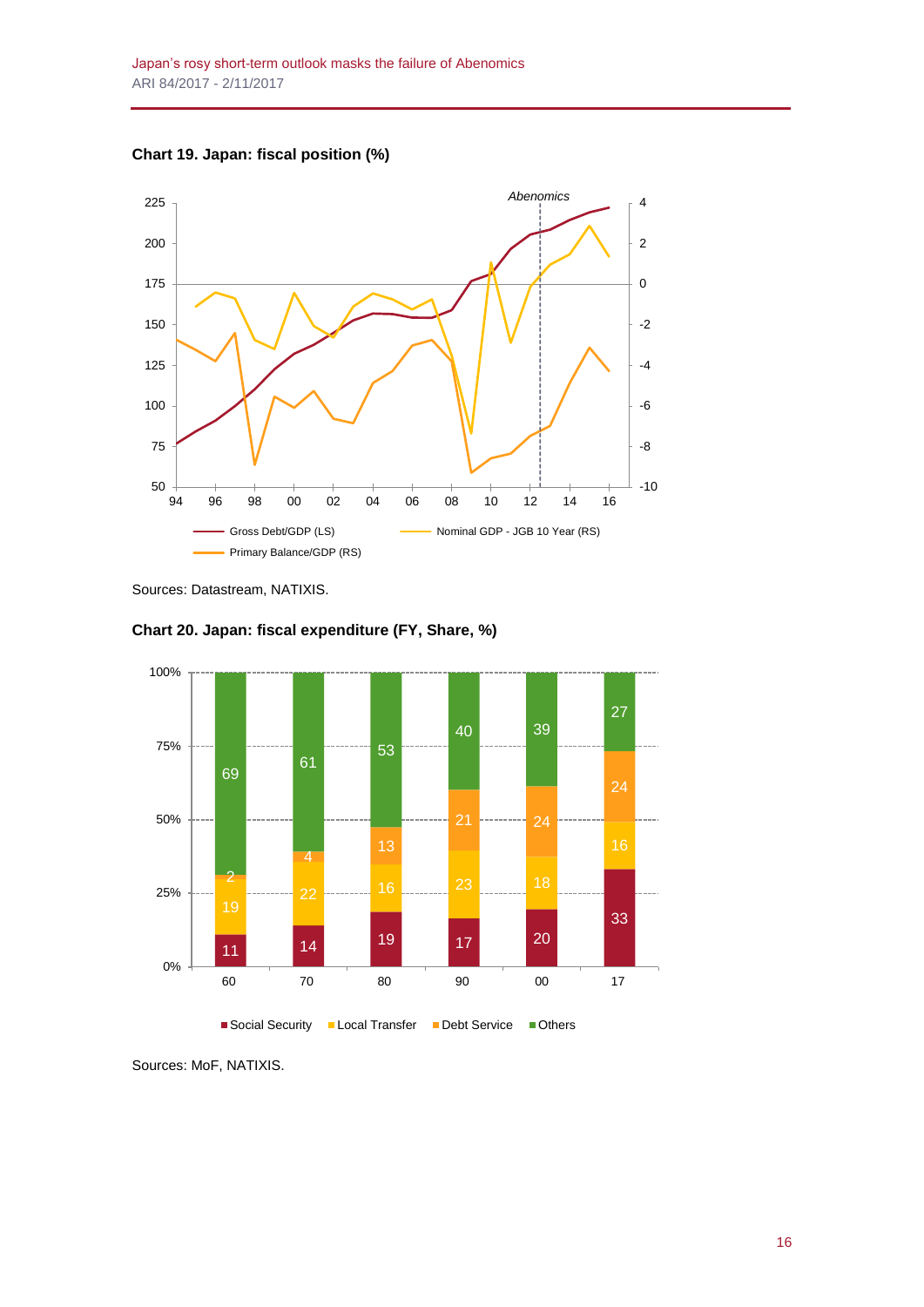# **Conclusion**

# Is Japan really back?

Abenomics has arguably had some success. The economy has recently surprised on the upside, with GDP growth expanding for the sixth consecutive quarter and the unemployment rate falling to the lowest level since the early 1990s. The pick-up in tourism is also a good example of a bright spot. In addition to these positive economic developments, Abe's nationalism at a time of extreme tension with North Korea has helped him win the Lower House election on 22 October.

However, the ongoing economic uptrend is clearly cyclical, supported by fiscal stimulus and the pickup in the global economy. Even if Japan achieves the goal of doubling the number of overseas visitors, the impact on the economy will still be negligible in relation to the size of the Japanese economy.

The flipside of these developments is stagnant private domestic demand, which is a bottleneck for sustainable economic recovery. Structural reforms in the labour market and deregulation, the third 'arrow' of Abenomics, have been held back, limiting improvements in the potential growth rate. While structural reforms could initially have adverse effects such as job losses, the Bank of Japan and the government are depleting their resources to counterbalance these negative effects. Therefore, meaningful implementation of the third 'arrow' has become even more unlikely.

Abe advocated the success of Abenomics during the election campaign. However, without meaningful structural reform, the Japanese economy will continue to be highly sensitive to global economic developments and the long-term outlook is less upbeat. While Abe may claim that 'Japan is back', the country's contribution to global economic growth is expected to become less significant, smaller than that of its neighbouring Asian economies (see Chart 21).